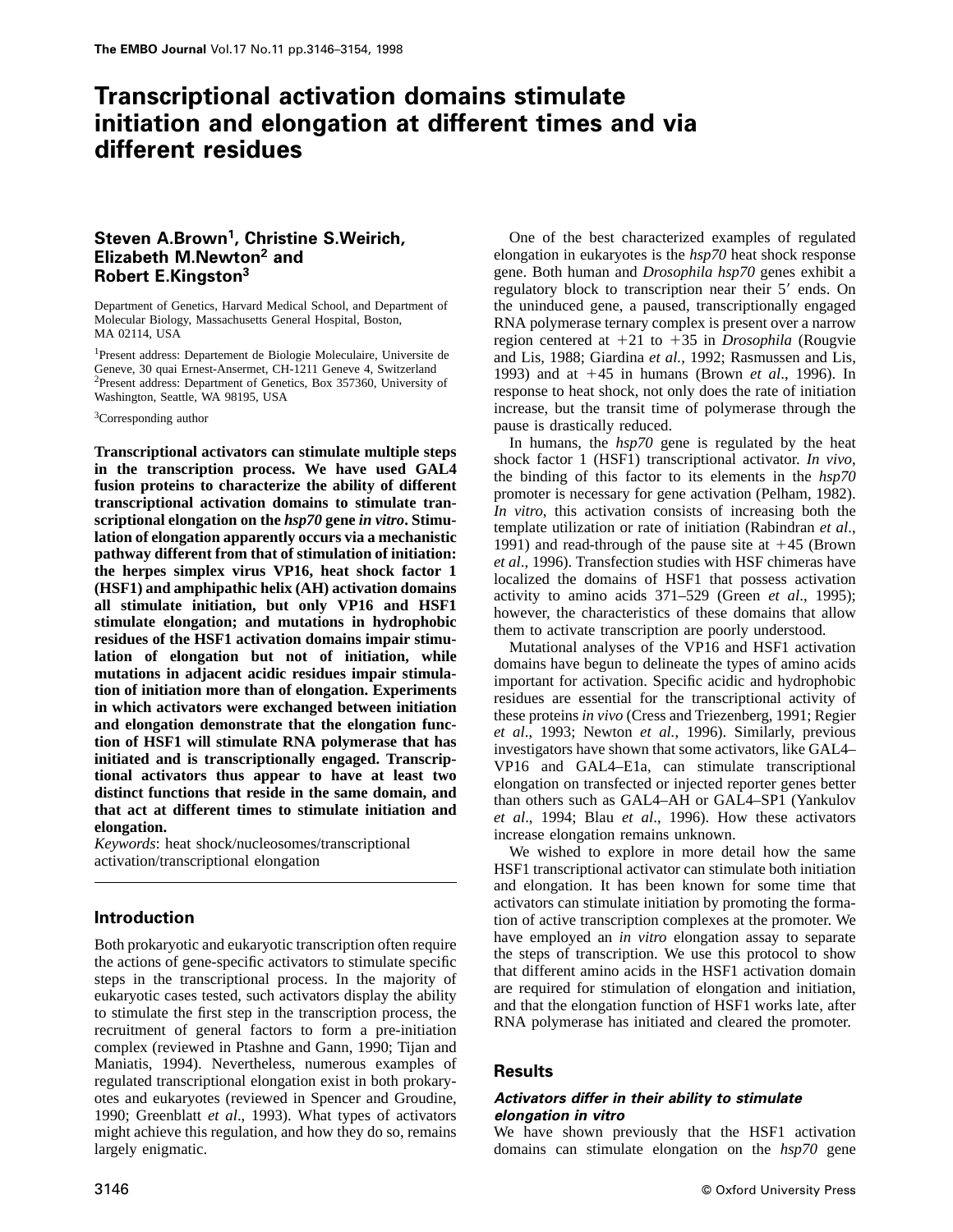*in vitro* (Brown *et al*., 1996). To begin to understand the properties of HSF1 that allow it to do this, we examined different transcriptional activation domains for their ability to stimulate elongation in the same *in vitro* system. This system employs polystyrene bead-tethered templates to control precisely the nucleotide content of a transcription reaction, and thereby to separate the steps of transcription initiation from those of elongation. When the human *hsp70* gene is used as a template in this system, it mimics the promoter-proximal transcriptional pausing observed on this gene *in vivo* in a chromatin-dependent fashion, and HSF1 can stimulate elongation through this pause (Brown *et al*., 1996).

To look at the effects of different transcriptional activation domains upon elongation in this system, we used the following procedure. The template was a human *hsp70* gene in which the upstream heat shock elements have been replaced by five GAL4 DNA-binding sites, and in which four point mutations were engineered to eliminate guanosine nucleotides in the first 15 bases of the transcribed region. The entire template was tethered to polystyrene beads via a biotin–streptavidin linkage to facilitate changes of nucleotides and factors. Transcription was initiated on this template using HeLa basic transcription factors (partially purified to remove contaminating nucleotides), radiolabeled UTP and low concentrations of ATP and CTP. Under these 'G-less' conditions, templates were generated that contain RNA polymerase artificially stalled at  $+15$  with a labeled nascent transcript. After nucleotides and loosely bound proteins were washed away from these templates with 1% Sarkosyl detergent, the template was assembled into nucleosomes and elongation was permitted to continue in the presence of all four unlabeled nucleotides. Nucleosome assembly is required in order to see an extended pause, and in order for activators to stimulate elongation (Brown *et al*., 1996).

Two types of information are obtained using this protocol. The ratio of full-length transcripts to transcripts paused at  $+46$  to  $+49$  provides a measure of the efficiency of transcriptional elongation. In addition, the reaction conditions used here do not permit reinitiation, and thus the total number of transcripts in a lane is a measure of the number of templates that are able to support productive transcription initiation and promoter clearance (i.e. template utilization).

As observed previously (Brown *et al*., 1996), when transcriptional activators were absent from the reactions, most RNA polymerase remained stably paused at 46–49 bases from the start of transcription, even after an hour in the presence of high concentrations of nucleotides (Figure 1A, lanes 1, 4, 7 and 10). If a 6-fold molar excess of human HSF1 transcriptional activation domains fused to the GAL4 DNA-binding domain was present, fulllength transcript was also made (Figure 1A, lane 9). No stimulation of elongation was observed with the GAL4 DNA-binding domain alone (Figure 1A, lanes 10–12). Interestingly, a 1.5-fold excess of HSF1 was able to increase the total transcription in a reaction, and hence template utilization, but was unable to stimulate elongation significantly, as the paused transcripts and the full-length transcript both increased to a similar degree (Figure 1A, lane 8; see below).

To understand how different activation domains behave



**Fig. 1.** (**A**) Effects of different activators upon elongation. Transcription complexes were stalled at  $+15$  on human  $hsp70$ template pSAB12 (containing five GAL4 DNA-binding sites and a short G-less region from  $+1$  to  $+15$ ), washed, the template was assembled into nucleosomes and the complexes were elongated. During these reactions, either no activator (lanes 1, 4, 7 and 10), the GAL4(1–147) DNA-binding domain (lanes 11 and 12), G4–AH (lanes 2 and 3), G4–VP16 (lanes 5 and 6) or G4–HSF1 (lanes 8 and 9) was present. Activators were present at either a 1.5-fold (lanes 2, 5, 8 and 11) or a 6-fold excess (lanes 3, 6, 9 and 12) relative to binding sites. (**B**) Effects of different activators upon total transcription. Transcription was carried out on *hsp70* template pG5HC2AT (containing five GAL4 sites and a 380 bp G-less cassette). During these reactions, either no activator was present (lane 1), or a 1.5-fold molar excess of G4–AH (lane 2), G4–VP16 (lane 3), G4–HSF1 (lane 4) or G4 (lane 5). Transcription products were compared with transcription from plasmid p∆53short (containing no GAL4 sites) present in the same reactions. (**C**) Quantitation of the effects of different activators upon elongation and upon total transcription. Elongation was quantitated as the ratio of full-length transcripts to transcripts paused at  $+46$  to  $+49$  using the assay described in (A). Numbers were expressed relative to the amount of elongation in the absence of activator. Total transcription was quantitated as the amount of transcription from the *hsp70* promoter using the assay described in (B). It was normalized to the amount of transcription from the p∆53short internal control, and expressed relative to the amount of transcription in the absence of activator. Over three trials, relative activation strengths but not necessarily absolute activation by each activator were entirely consistent. Numbers are plotted with standard errors and average values from these three trials.

in this system, we compared the abilities of two other heterologous activators, the amphipathic helix (AH) of Giniger and Ptashne (1987) and the herpes simplex virus VP16 activation domain (Triezenberg *et al*., 1988), to stimulate elongation and total transcription. Whereas a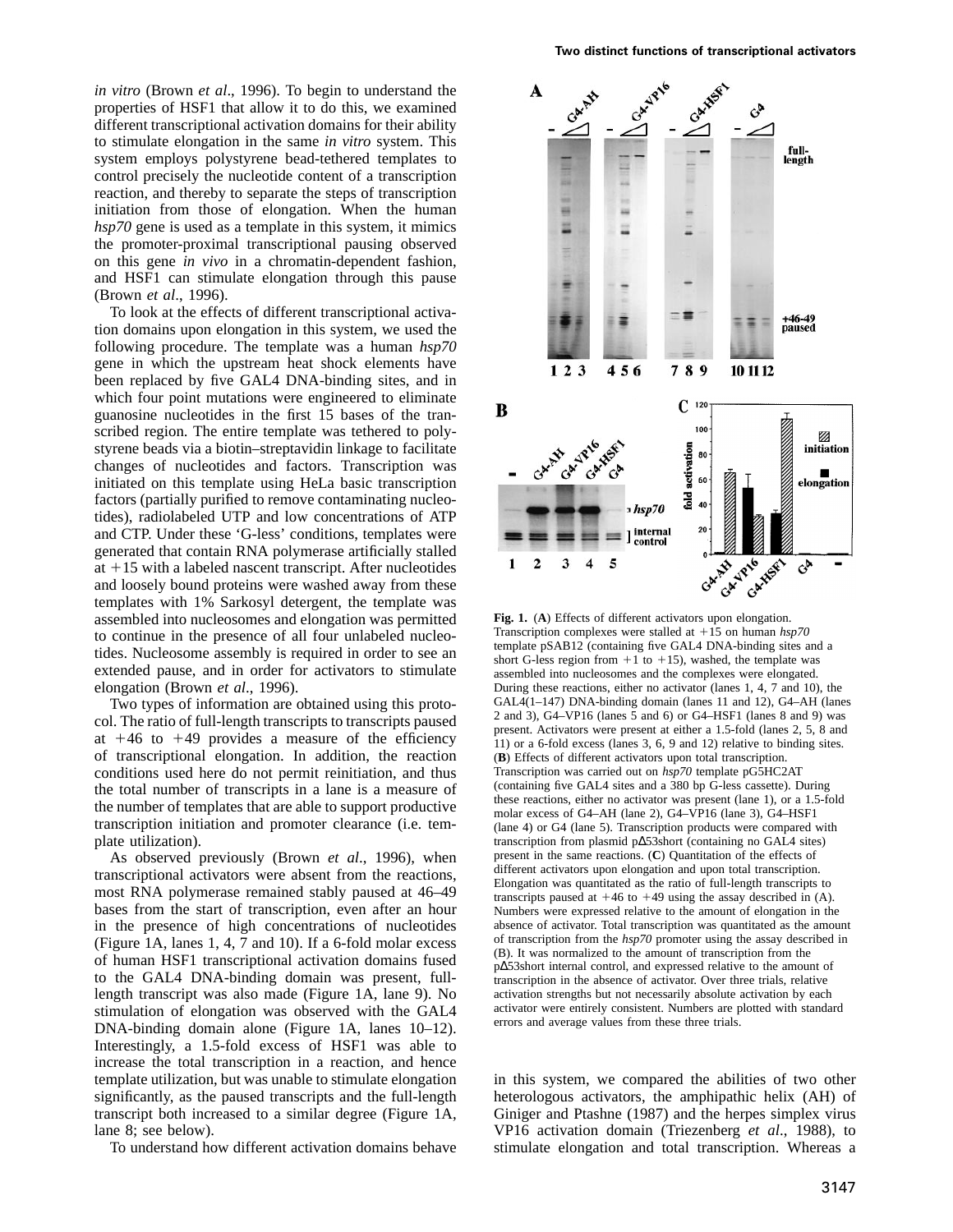6-fold molar excess of GAL4–VP16 stimulated readthrough of pausing as well as GAL4–HSF did (Figure 1A, lane 6), GAL4–AH had no effect upon elongation (Figure 1A, lane 3). In contrast, at a 1.5-fold molar excess, these two activators increased the total signal in each lane to comparable extents (Figure 1A, lanes 2 and 5), suggesting that they had equivalent effects upon the steps of initiation. The relative abilities of VP16 and AH to stimulate initiation in our assay are consistent with previous *in vitro* investigations. Although VP16 is a much stronger activator than AH *in vivo*, the two activate transcription comparably *in vitro* on naked DNA templates in pre-binding protocols; however, VP16 is more potent than AH in these protocols when templates are assembled with nucleosomes (Workman *et al*., 1991; this study).

The protocol described above provides a direct comparison between the ability of an activator to stimulate elongation and its ability to stimulate template utilization. This comparison is qualitative in nature because it is not possible to quantify template utilization accurately, as that would require summing all of the numerous transcripts in a given lane. To provide a second measure of the ability of activators to stimulate transcription at steps other than elongation that is readily quantified, we performed transcription reactions using naked DNA templates. We have shown previously that activators do not stimulate either the rate or efficiency of elongation on the naked hsp70 gene *in vitro* (Brown *et al*., 1996). Therefore, stimulation by activators in this assay might measure effects upon general transcription factor recruitment, preinitiation complex formation, initiation, promoter clearance or reinitiation; for simplicity, we will refer to these steps collectively as 'initiation'. Using this assay, the HSF1, VP16 and AH activation domains stimulated transcription of the *hsp70* promoter to roughly the same degree (Figure 1B, lanes 2–4), but the GAL4 DNAbinding domain alone did not stimulate transcription (Figure 1B, lane 5). Qualitatively identical results were seen above using the single-round protocol that provided a measure of template utilization. Hence, we concluded that the abilities of these transcriptional activation domains to stimulate initiation did not correlate with their ability to stimulate elongation. The effects of different activators upon elongation (Figure 1A) and initiation (as in Figure 1B) were measured several times and are quantitated in Figure 1C. The trends observed for multi-round 'initiation' experiments were identical to those observed in single-round 'template utilization' experiments (Figure 2; data not shown).

## **Different concentrations of activators are required to stimulate initiation and elongation maximally at hsp70**

The fact that different concentrations of activator stimulate initiation and elongation maximally has already been noted in Figure 1A. This effect is demonstrated more graphically in the titration of Figure 2. In the top panel, the singleround protocol was used with naked DNA templates so that all transcripts reached full length. In this case, a 1.5 fold molar excess of GAL4–VP16 relative to DNAbinding sites stimulated template utilization maximally (Figure 2, top panel, lane 2). The same trend can be verified by looking at the total transcripts in the bottom



**Fig. 2.** Comparison of the activation of elongation and total transcription by G4–VP16. Elongation reactions were carried out by stalling RNA polymerase at  $+15$  on template pSAB12, either assembling (bottom panel) or not assembling (top panel) the template into nucleosomes, and continuing elongation. During these reactions, G4–VP16 was either not present (lane 1) or present at a 1.5-fold (lane 2), 3-fold (lane 3) or 6-fold (lane 4) molar excess. Relative initiation was taken as the amount of total transcription in the top panel, and quantitated relative to transcription in the absence of activator. The read-through ratio in each reaction in the bottom panel was quantitated as the ratio of the amount of full-length transcript to the amount of  $+46$  to  $+49$  paused transcript.

panel (Figure 2, lane 2), in which the standard elongation assay used in Figure 1 was employed. By contrast, very little stimulation of read-through is observed at this concentration of activator (Figure 2, ratio of full-length transcript to paused in bottom panel, lane 2). Maximal effects of activator upon elongation through the *hsp70* pause site are not seen until a 6-fold excess of activator is present in the elongation reactions (Figure 2, lane 5). At this concentration of activator, the total amount of transcription in the lane has begun to decrease even as elongation is being stimulated maximally. These observations might reflect a difference in the mechanism used by activators to stimulate elongation and initiation; however, the observed inhibition of initiation at high activator concentration confounds a rigorous interpretation of these results, as we do not understand the mechanism of this inhibition.

## **Two different domains of human HSF1 stimulate both initiation and elongation**

The HSF1 activation domains stimulate both transcriptional elongation and initiation (Figure 1). Previous investigations have demonstrated that transcriptional activation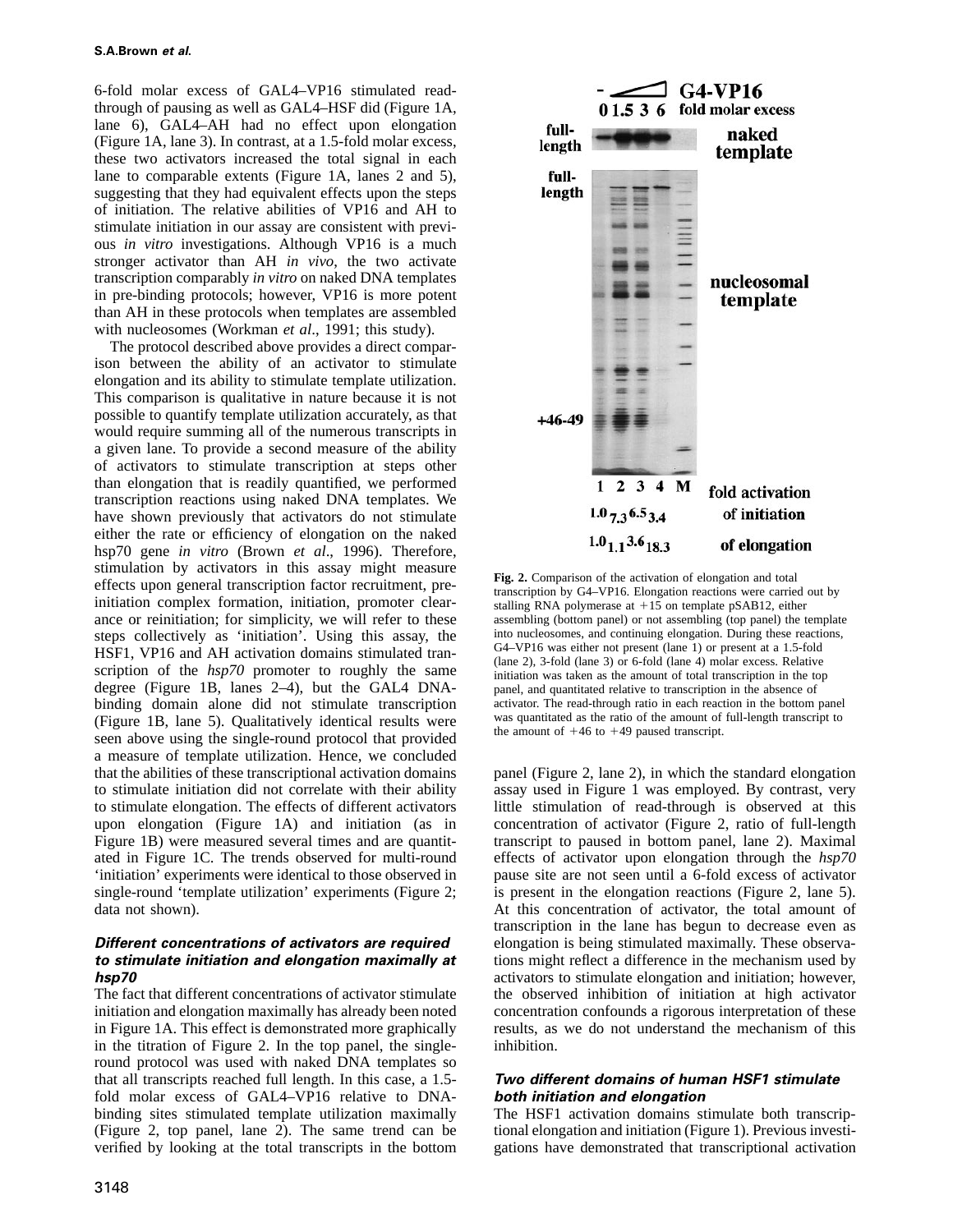

**Fig. 3.** Effects of mutations in human HSF1 AD1 and AD2 upon transcriptional activation in HeLa cells (\*). Effects of AD1 mutations upon transcriptional activation are reproduced from Newton *et al*. (1996). Effects of AD2 mutations were measured as follows: plasmids expressing wildtype and mutated AD2 activation domains fused to the GAL4 DNA-binding domain were transfected into HeLa cells in the presence of p540CAT reporter (containing five GAL4 DNA-binding sites upstream of the human *hsp70* promoter fused to the CAT gene) and pXHG5 reference plasmid (expressing human growth hormone). CAT expression was measured and normalized to human growth hormone expression. Numbers are shown relative to the CAT expression induced by the wild-type AD2 domain. The standard errors shown are compiled from 4–10 trials with each mutant. Each construct was shown to have similar DNA-binding ability as measured by EMSA using nuclear extracts from the transfected cells (data not shown).

by HSF1 *in vivo* is localized to two distinct domains, activation domain I (AD1) spanning amino acids 371– 430, and activation domain II (AD2) spanning amino acids 431–505 (Green *et al*., 1995; Shi *et al*., 1995; Zuo *et al*., 1995; Newton *et al*., 1996; Figure 3). We tested whether the two stimulatory abilities of HSF1 might be separated between these two domains. GAL4 fusion proteins containing each of these domains were purified and then were tested in the initiation and elongation assays described above to determine their abilities to stimulate the steps of initiation and elongation (Figure 4). When these activators were added to the multi-round transcription assay used in Figure 1B, they stimulated total transcription equivalently (Figure 4A, lanes 2 and 6). When they were added to the elongation assay used in Figure 1A, they increased both total transcription in the lane and the ratio of full-length to paused transcripts (Figure 4B, lanes 2 and 7). We conclude from these two assays that both activation domains of HSF1 can stimulate steps in both transcriptional initiation and transcriptional elongation.

#### **Hydrophobic residues in HSF1 are important for the stimulation of elongation**

We next tested whether mutations might be found in the two bifunctional HSF1 activation domains that reduce their ability to activate either initiation or elongation separately. To find such mutations, we first searched for mutations in the HSF1 activation domains that affect their ability to activate transcription of *hsp70 in vivo*, and then analyzed the effects of these mutations upon stimulation of initiation and elongation by HSF1 *in vitro*.

We constructed 10 double point mutations of a central 50 amino acid domain of AD2 highly conserved between humans and chickens; all mutations were made in nonproline residues that were identical between the two species. These mutant activation domains were fused to the GAL4 DNA-binding domain and transiently transfected into HeLa cells, where their ability to activate transcription from an *hsp70*–CAT reporter gene regulated via GAL4-binding sites was examined by measuring the level of CAT activity in extracts from these cells. Of these mutations, three reduced transcription  $>10$ -fold in this *in vivo* assay, and were chosen for *in vitro* characterization (Figure 3B). One of these double mutations changed acidic residues (Glu493 and Glu496 to Ala) and two changed bulky hydrophobic residues including one phenylalanine (Phe492 and Leu 494 to Ala, and Tyr499 and Phe500 to Ala). The locations of these mutations and their effects *in vivo* are summarized in Figure 3B.

A similar deletion and mutagenesis of AD1 previously found two single mutations in a 20 amino acid conserved core domain that display a 5- to 10-fold impaired ability to activate the *hsp70* promoter in transient transfections (Newton *et al*., 1996; see Figure 3A). One of these changed an acidic residue and one changed a phenylalanine (Asp416 to Lys and Phe418 to Ala).

To look at the effects of these mutations upon the ability of AD1 and AD2 to affect the steps of transcription initiation and elongation on *hsp70 in vitro*, the activation domains were expressed as bacterial fusions to the GAL4 DNA-binding domain, purified, and then used in the initiation and elongation assays described above. When each of the mutant proteins was compared with the wildtype proteins in the same assays, they displayed differing effects upon initiation and elongation.

The double point mutations in AD2 had greater effects in the *in vitro* assays than the single point mutations in AD1 (Figure 4A and B). Added to the multi-round initiation assay, mutants that were altered in the bulky hydrophobic residues of AD2 were not impaired in their ability to stimulate the steps of initiation (Figure 4A, compare lanes 7 and 8 with 6). These same mutations did impair the activation of elongation when they were added to an elongation assay, as can be seen by the decrease in full-length transcript relative to wild-type in each lane, even as the total transcription in each lane remained equivalent to that observed for the wild-type (Figure 4B, compare lanes 9 and 10 with 7). By contrast, mutation of two acidic residues in AD2 reduced the level of transcription in the multi-round assay (Figure 4A, lane 9), but had lesser effects upon elongation (Figure 4B, lane 11). Similar trends were seen with the single point mutations in AD1, although the effects, while reproducible, were modest. The acidic mutation decreased initiation more than the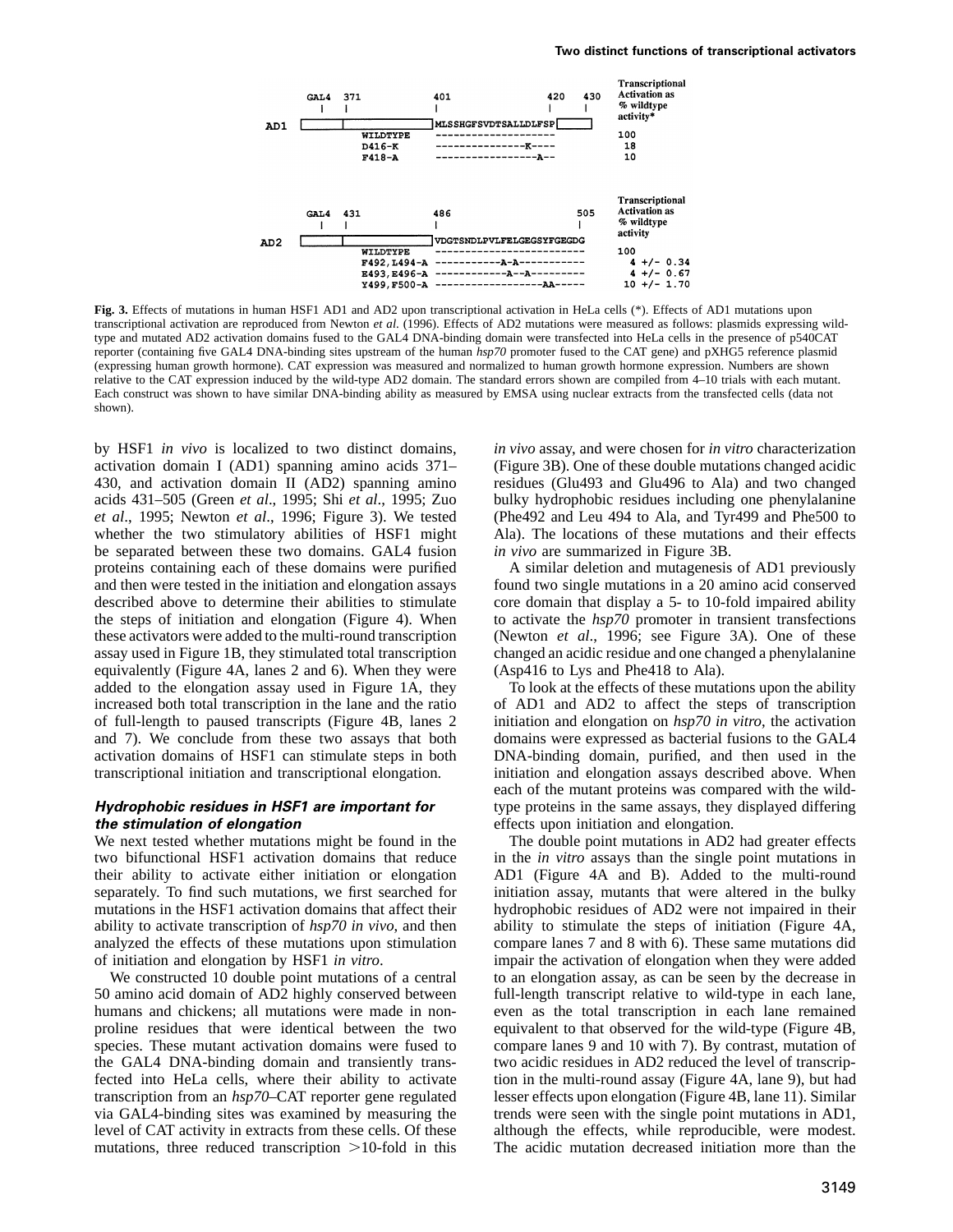

**Fig. 4.** Effects of mutations in HSF1 AD1 and AD2 *in vitro*. (**A**) Effects of mutations upon total transcription. The assay described in Figure 1B was used to measure the ability of G4–AD1, G4–AD2 and mutants of them to activate transcription in the absence of nucleosomes. Reactions contained either no activator (lanes 1 and 5) or a 1.5-fold molar excess of activator. (**B**) Effects of mutations upon elongation. The assay described in Figure 1A was used to measure the ability of G4–AD1, G4–AD2 and mutants of them to stimulate elongation. Two different experiments are shown for AD2 mutants. Reactions contained either no activator (lanes 1, 3, 5 and 7) or a 6-fold molar excess of G4–AD1 (lane 2), G4–AD1 mutant F418-A (lane 4), mutant D416-K (lane 6), G4–AD2 (lane 8), mutant F492,L494-A (lanes 9 and 12), mutant Y499,F500-A (lanes 10 and 13) or mutant E493,E496-A (lanes 11 and 14).

hydrophobic mutation (Figure 4A), while the hydrophobic mutation had a greater effect on elongation than the acidic mutation (Figure 4B, compare the ratios of full-length to paused).

The effects of these different mutations are presented graphically in Figure 5. From this, we can conclude that adjacent or even interspersed mutations in the two activation domains have different effects upon the steps of initiation and elongation. Bulky hydrophobic residues, in particular, appear to play a role in elongation.

#### **Activators present only during elongation can stimulate elongation through nucleosomes**

Based on the experiments above, it is likely that the activation of initiation and elongation are distinct processes. An equally important question, not previously addressed, is that of when activators act to stimulate elongation. Activators added either during the steps of initiation or during the steps of elongation conceivably



**Fig. 5.** Abilities of HSF1 AD1, AD2 and mutants of them to stimulate initiation and elongation *in vitro*. The stimulation of total transcription and of elongation by G4–AD1 and G4–AD2 mutants is plotted relative to the stimulatory ability of the wild-type proteins. Results shown are the cumulative averages and standard errors from three (AD1) or four trials (AD2). The errors are based on relative strengths of activation domains from experiment to experiment, which were quite consistent; the absolute level of activation varied modestly from trial to trial. Elongation and total transcription initiation were quantitated as described in Figure 1C.

could affect elongation. The *in vitro* elongation assay that we have developed allows us to add activators during the steps of initiation, wash them away with Sarkosyl detergent after initiation has occurred, and then continue elongation in their absence, or vice versa. In this way, we can answer precisely the question of when activator is required to stimulate elongation.

Experiments that address this issue are shown in Figure 6. We added a 4.5-fold molar excess of GAL4– HSF1 to transcription reactions either during initiation, during elongation or at both times, and looked at its ability to facilitate read-through of pausing under each circumstance. When HSF1 was present only during the steps of initiation, no stimulation of read-through was observed, but the total transcription in the lane increased (Figure 6, lane 2). When HSF1 was present throughout the reaction, read-through was increased, as well as the total amount of transcription (Figure 6, lane 3; previous figures). By contrast, when HSF1 was added after initiation of transcription and template assembly into nucleosomes, so that it was present only during elongation, it still possessed the ability to facilitate read-through of pausing (Figure 6, lane 4), though now no stimulation of total transcription was observed. Therefore, activators could act specifically during elongation to stimulate existing transcription complexes to traverse the pause site at *hsp70*.

Further evidence that activators are able to stimulate elongation independently of earlier transcriptional steps is provided by 'swapping' experiments in which the HSF1 activation domain is present during initiation and then traded for the AH domain during elongation, or vice versa (Figure 6B). Since Figure 1 showed that both activation domains could stimulate the steps of initiation but only HSF1 could stimulate elongation, we would predict that only when HSF was present would elongation be stimu-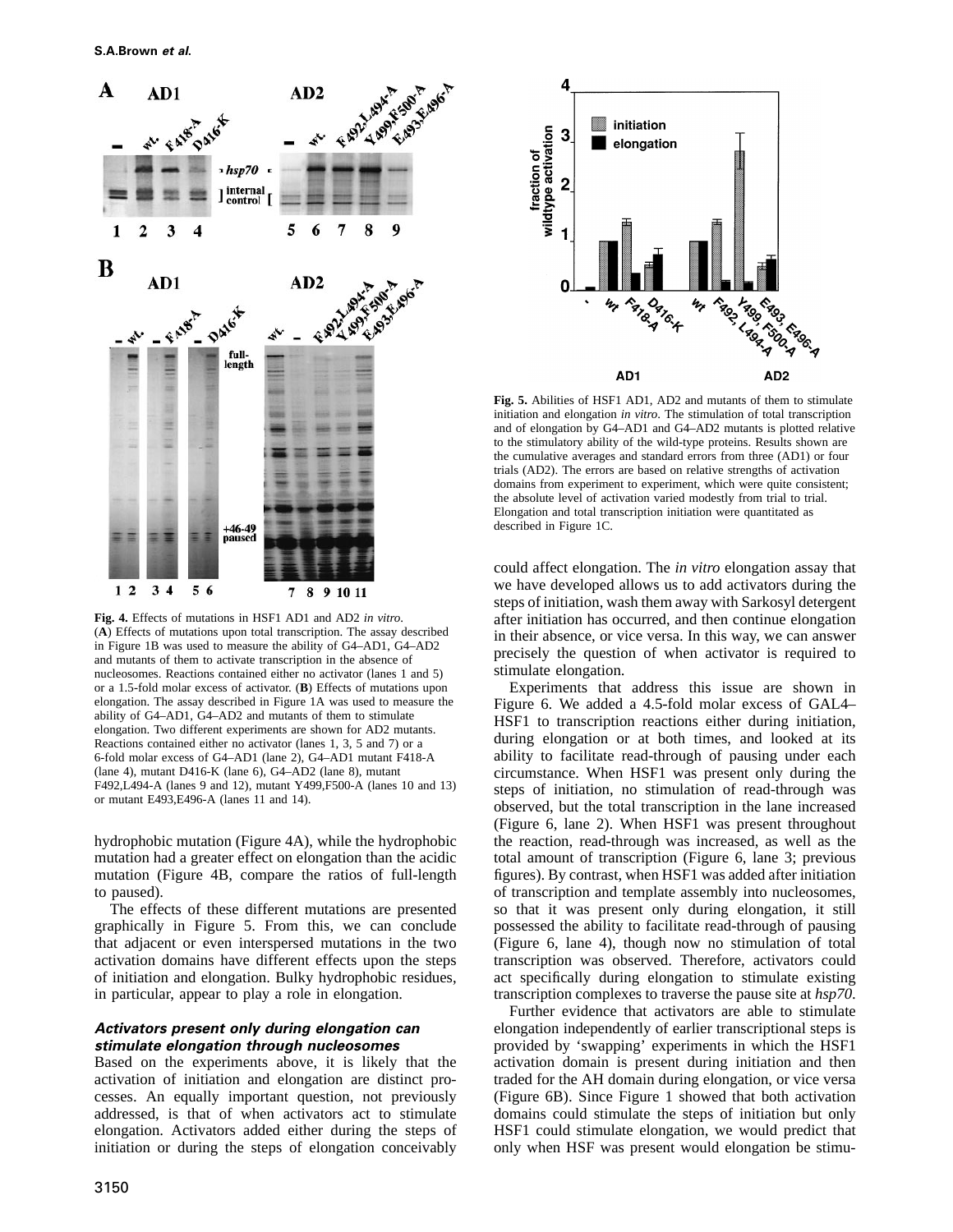

**Fig. 6.** Time of activator addition. (**A**) The ability of the G4–HSF1 activator to stimulate elongation on template pSAB12 was examined in a standard elongation reaction: transcription complexes were stalled at  $+15$ , templates were assembled into nucleosomes and elongation was continued. G4–HSF1 was either not present (lane 1), or present at a 4.5-fold molar excess during initiation only (lane 2), throughout the reaction (lane 3) or during elongation only (lane 4). (**B**) The ability of different activators or different concentrations of the same activator to stimulate initiation and elongation during different steps of the elongation reaction was tested. The standard elongation reaction described in (A) was repeated for the left panel, but either G4–HSF1 was present during initiation and G4–AH during assembly and elongation (lane 1), or G4–AH was present during initiation and G4– HSF1 during assembly and elongation (lane 2). The standard elongation reaction was again repeated for the right panel, but this time either a 6-fold molar excess of G4–VP16 was present during initiation and a 1.5-fold molar excess during assembly and elongation (lane 3), or a 1.5-fold molar excess of G4–VP16 was present during initiation and a 6-fold excess during elongation (lane 4). (**C**) SDS– PAGE analysis of proteins in transcription reactions. Elongation reactions were carried out using a procedure identical to that used in the left panel of (B), except that reactions were scaled to twice the size and, at the conclusion of elongation, bead-bound templates were rinsed, run on an SDS–polyacrylamide gel and silver-stained to examine the proteins bound to them. During the transcription reactions themselves, either no activator was added (lane 1), a 4.5-fold molar excess of G4–AH (lane 2) or G4–HSF1 (lane 3) was present throughout, or G4–AH was present during initiation and G4–HSF1 during assembly and elongation (lane 4), or G4–HSF1 was present during initiation and G4–AH during assembly and elongation (lane 5).

lated. This result can be seen in Figure 6B. When GAL4– HSF1 was present during initiation and GAL4–AH during elongation, then read-through of pausing was not observed (Figure 6B, lane 1). By contrast, if the order was reversed so that AH was present during initiation and HSF1

was present during elongation, read-through was seen (Figure 6B, lane 2).

A similar experiment can be performed by varying the concentrations of activator present during initiation and elongation. Figure 2 demonstrated that a 1.5-fold molar excess of VP16 could stimulate the steps of initiation better than those of elongation, whereas a 6-fold molar excess stimulated elongation maximally but initation less. Hence, we would predict that if a high concentration of GAL4–VP16 were added during initiation, followed by a low concentration during elongation, the observed stimulation of elongation would not be as great as when a high concentration of VP16 was added during elongation and a low concentration during initiation. This experiment is also shown in Figure 6B. When a high concentration of GAL4–VP16 was present during initiation, but only a modest concentration during elongation, little stimulation of elongation occurred (Figure 6B, lane 3). When this order was reversed so that a high concentration of VP16 was present during elongation, read-through was again observed (Figure 6B, lane 4). In these 'swapping' experiments, we could verify in each case that complete exchange of factors had occurred by loading reactions onto an SDS– PAGE gel at the end of the transcription reaction and silver staining to visualize the proteins present. One such gel, showing complete exchange of GAL4–AH and GAL4– HSF, is shown in Figure 6C. Hence we can conclude that activators can indeed stimulate elongation even when present only during elongation.

## **Discussion**

In the experiments above, we have found that bulky hydrophobic residues within the HSF1 activation domains play a crucial role in their ability to stimulate elongation. These domains are able to stimulate already engaged RNA polymerases to elongate through a promoter-proximal pause on the *hsp70* gene. Other residues within these same domains contribute to their separate ability to stimulate earlier steps in transcription. Hence, the same HSF1 activation domains possess multiple abilities to act upon different steps of transcription at different times.

#### **Different activation domains stimulate elongation to different degrees**

Other investigators have demonstrated that different activators, when injected or transfected into cells, have unequal effects upon transcriptional elongation on *myc* or human immunodeficiency type 1 (HIV-1) reporter constructs (Yankulov *et al*., 1994; Blau *et al*., 1996). They demonstrated *in vivo* that the AH activation domain is less effective than VP16 in stimulating elongation, and that a quadruple point mutation in the phenylalanine residues of VP16 reduced its ability to stimulate elongation. From their *in vivo* assays, they were unable to determine whether the stimulation of elongation that they observed was due to the suppression of pausing or the suppression of termination on their reporter genes.

We have also found that VP16 but not AH can stimulate elongation, and that phenylalanine mutations in a different activator, HSF1, reduce its ability to stimulate elongation. The results obtained in the *in vitro* system employed in this work therefore correlate well with *in vivo* analyses of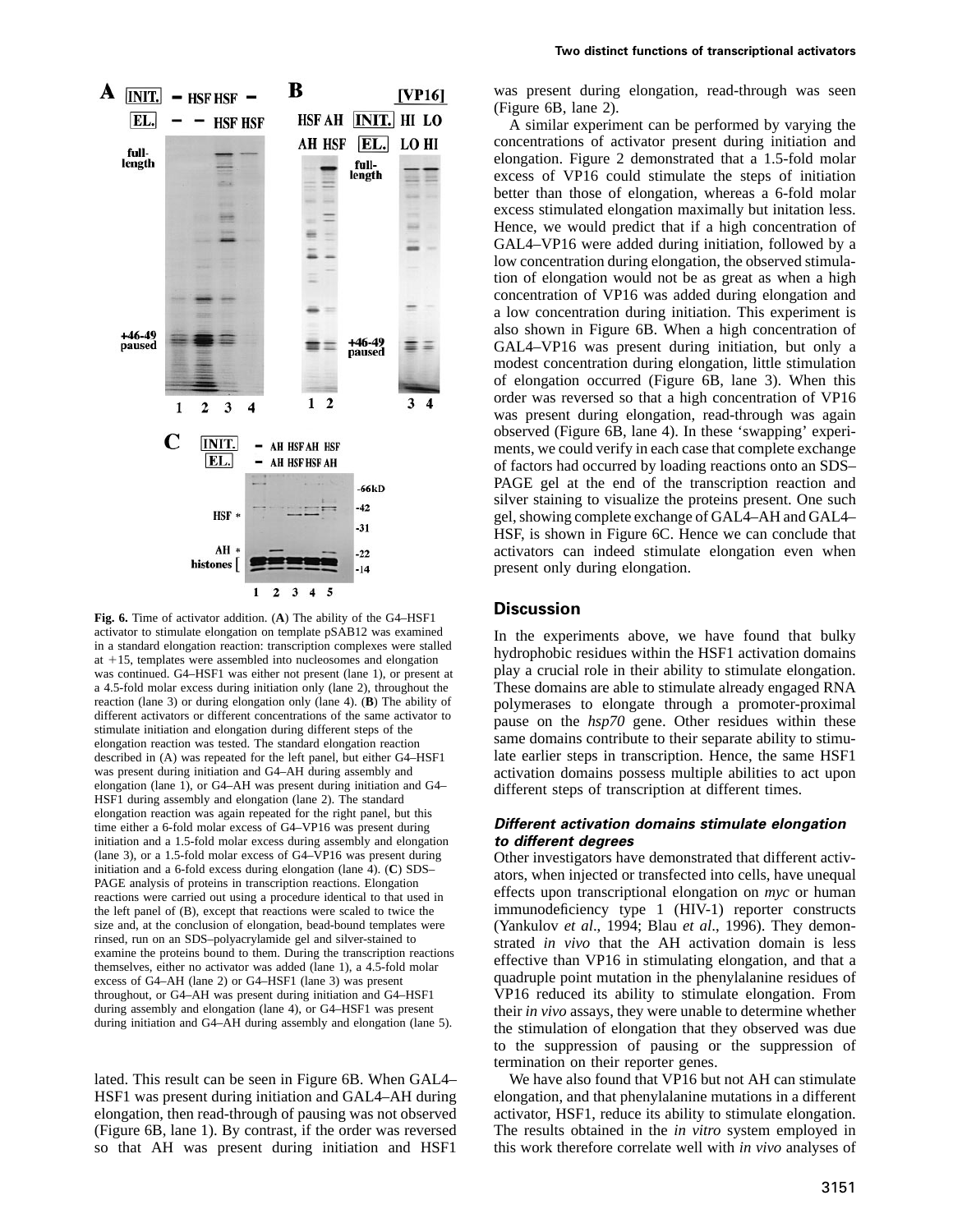activator function. Meanwhile, the nature of our *in vitro* experiments allowed us to address the mechanistic aspects of the regulatory process which are difficult to determine *in vivo*.

## **Activators stimulate elongation on hsp70 by acting upon polymerases that are already stalled**

One question we were able to address is that of when an activator can function to stimulate elongation. It might exert its influence as the basal transcription factors are forming a complex on a given gene, thereby stimulating the formation of a 'processive' complex capable of elongating without premature pause or termination. Alternatively, it might act after polymerase complexes have already formed and paused, allowing them to bypass the blockage. Finally, it might act when polymerase complexes are newly initiated, allowing them to read through subsequent pause or termination sites. Any combination of the above mechanisms is also possible.

Factors employing each of these mechanisms have been identified previously. The latter mechanism, in which activators act upon an already initiated transcription complex to allow it to bypass subsequent pause or termination signals, is employed by both the bacteriophage  $\lambda$  N protein and the HIV Tat protein (reviewed in Cullen, 1990; Das, 1992). By contrast, both the bacteriophage  $\lambda$  O protein and the eukaryotic elongation factor SII can act upon paused polymerase complexes to restart them and/or to prevent subsequent pausing (Rappaport *et al*., 1987; Reines *et al*., 1989; Yang and Roberts, 1989). Finally, factors like P-TEFb and TFIIH appear to play a role in the formation of productive elongation complexes *de novo* at eukaryotic promoters (Goodrich and Tjian, 1994; Marshall *et al*., 1996; Zhu *et al*., 1997).

Because our *in vitro* elongation assay allowed us to control which steps in transcription were conducted in the presence of activator, we were able to conclude that in order to stimulate elongation, activators had to be present after the initiation of transcription had occurred and polymerase had been stalled. Hence, our experiments suggest that activators act on *hsp70* while polymerase complexes are paused to allow them to traverse this pause. Previous investigations from a number of laboratories are consistent with the hypothesis that RNA polymerase remains paused on the *hsp70* gene because of interactions with upstream factors and because of the inhibitory effects of chromatin upon transcriptional elongation. Hence, to stimulate elongation of paused polymerases, activators might affect the interactions of the paused RNA polymerase with transcription factors remaining at the promoter (Lis and Wu, 1993; Purnell *et al.*, 1994). Alternatively, they might stimulate the remodeling of downstream chromatin structure (Lis and Wu, 1993; Brown *et al*., 1996), for example by recruiting either ATP-dependent remodeling complexes and/or acetyltransferases.

#### **Multiple distinct steps are stimulated by the same HSF1 activation domains**

Our experiments have demonstrated that the two activation domains of human HSF1 are both able to stimulate steps in transcriptional initiation and transcriptional elongation. Mutations of bulky hydrophobic residues in the two different HSF1 activation domains affected their ability to stimulate elongation but not initiation. We also tested adjacent and even interspersed mutations of acidic residues, and found that they had more significant effects on initiation than on elongation. In addition, higher concentrations of activator were required to stimulate elongation than were required to stimulate initiation. It is possible that higher concentrations of activator are needed simply to increase activator occupancy on nucleosomal templates. Alternatively, excess activator might be needed to titrate away a specific inhibitor of the elongation reaction, or to help break initiation-specific interactions between promoter-bound activator and general transcription factors, thereby allowing elongation-specific interactions to occur also.

Either way, the simplest model to explain all of these observations is that a single activation domain may interact with separate targets at different times to stimulate initiation and elongation. Hydrophobic residues play a role in interactions that facilitate elongation.

# **Materials and methods**

## **Mutagenesis and expression of HSF1 AD2**

The sequence coding for amino acid residues 431–505 of human HSF1 was subcloned into pBluescript  $SK(+)$  and transformed into  $du$ *tung Escherichia coli* strain R382 to produce single-stranded uracil-substituted plasmid, using M13K07 helper phage (Pharmacia). Point mutations were produced by modified Kunkel mutagenesis as described in Newton *et al*. (1996). These mutants were subcloned into the pBXG1 mammalian expression vector, which encodes the first 147 residues of the yeast GAL4 protein (i.e. the DNA-binding domain) followed by a multiple cloning site. (The vector is a gift of M.Ptashne, Harvard University.)

To verify that the expression levels of AD2 and mutants in these vectors were equivalent (data not shown), the vectors were transfected into HeLa cells and GAL4–AD2 activity was measured by electrophoretic mobility shift assay in cellular extracts (Newton *et al*., 1996).

#### **Transient transfections and CAT assays**

HeLa cells were grown and transfections were carried out as described by Newton *et al*. (1996), with 5 µg of pBXG1–AD2 plasmid expressing GAL4–HSF1 AD2 or GAL4–mutant AD2, 5 µg of p540CAT reporter plasmid and 1 µg of pXHG5 reference plasmid. Plasmid p540CAT contains five GAL4-binding sites at position –40 of the *hsp70* basal promoter. This promoter is fused at position  $+165$  to the coding region of the CAT gene. Plasmid pXHG5 carries the human growth hormone (HGH) gene controlled by the mMT-1 promoter.

Cells were harvested and CAT expression was measured by phase extraction assay (Ausubel *et al*., 1989). The CAT assays were carried out for 1 h in 100 µl at 37°C with 25 µg of *n*-butyryl-coenzyme A and 0.2 µCi of [3H]chloramphenicol (32 Ci/mmol; New England Nuclear-Dupont). Reactions were stopped by extraction with 200  $\mu$ l of 2:1 TMPD-xylenes, and 150 µl of the organic phase was removed to scintillation fluid for quantitation. CAT activities obtained were normalized to HGH expression and assayed using the HGH Transient Gene Expression System kit (Nichols Institute Diagnostics).

#### **Templates for in vitro transcription**

For all *in vitro* elongation reactions, the template used was linearized pSAB12 tethered to avidin–polystyrene beads (Brown *et al*., 1996). It contains five GAL4 DNA-binding sites upstream of human *hsp70* promoter sequences from  $-34$  to  $+567$ . Four point mutations were engineered to eliminate guanosine residues between  $+1$  and  $+14$ .

For all multi-round initiation reactions, the template used was pG5HC2AT (Workman *et al*., 1991). It contains the same promoter as pSAB12, fused to a 380 bp synthetic cassette completely lacking guanosine nucleotides. The reference template in these reactions was p∆53short (Sawadogo and Roeder, 1985). It contains the adenovirus ML promoter from  $-53$  to  $+10$ , fused to a shorter G-less cassette of 300 nucleotides.

#### **Activators and transcription factors used in transcriptions**

The GAL4 DNA-binding domain (amino acids 1–94) and GAL4–VP16 and GAL4–AH fusion proteins were purified from *E.coli* as described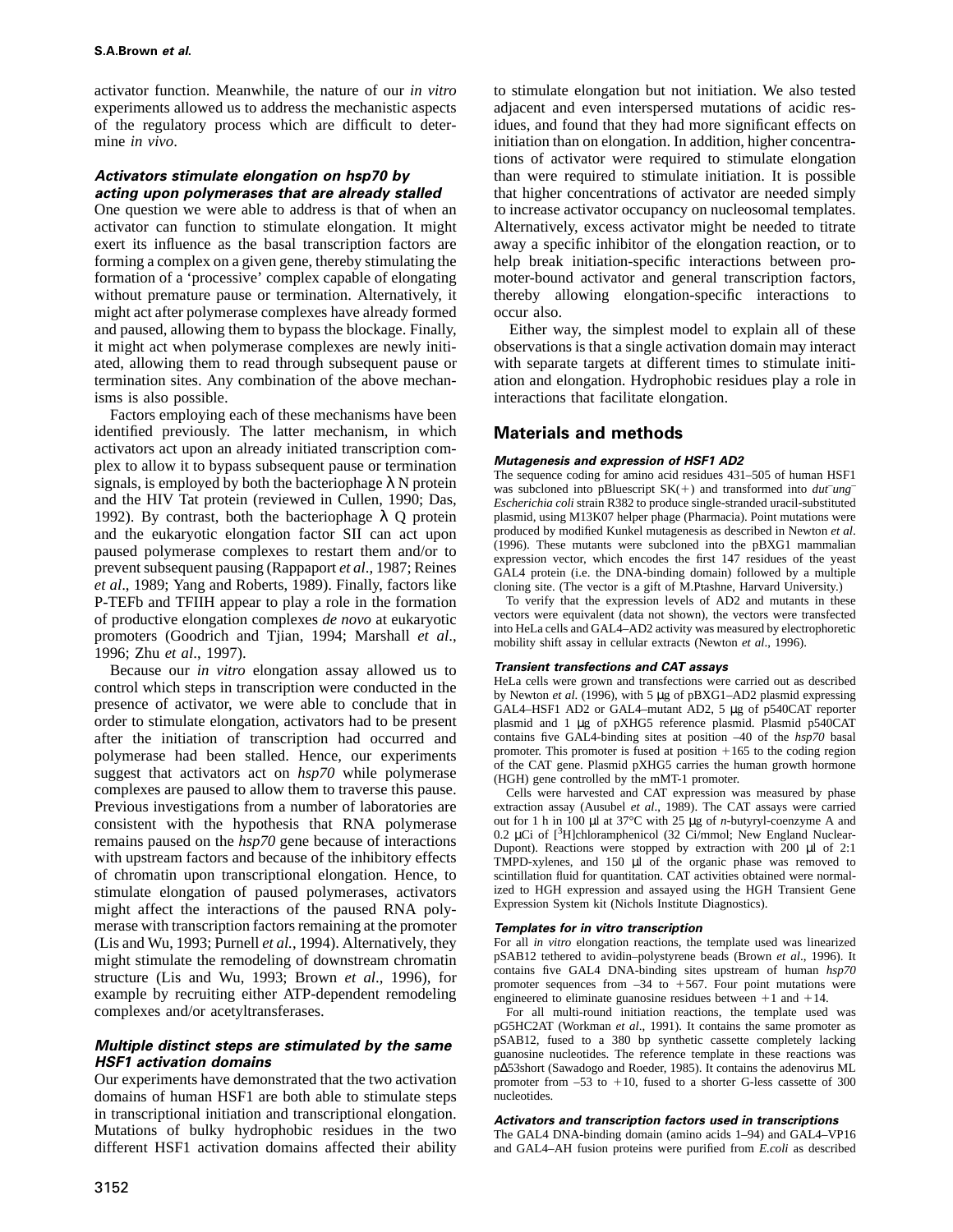in Chasman *et al*. (1989). The former was 17 µM in concentration of dimer active for DNA binding, and was 80% pure and 80% active relative to total protein. GAL4–AH was 102 µM in active dimer, and was 45% pure and 100% active. GAL4–VP16 was 10 µM in active dimer, and was 50% pure and 90% active.

GAL4–HSF and mutants of it contained amino acids 1–147 of the GAL4 protein fused to various portions of the human HSF1 transcriptional activation domains, and were purified from *E.coli* as His<sub>6</sub>-tagged fusion proteins by subcloning them into the pRJR1 expression vector (Reece *et al*., 1993) and purifying them over a nickel–Sepharose column (Qiagen) according to the manufacturer's directions. GAL4–HSF1 contained amino acids 370–529 of the HSF1 protein. The resulting preparation was 1.5 µM in concentration of active dimer, and was 90% pure and 80% active. GAL4–AD1 and mutants contained amino acids 371– 430 of the wild-type HSF protein. The purified GAL4–HSF and GAL4– HSF( $D_{416}$ –K) proteins were 1.3  $\mu$ M in active dimer, and the GAL4– HSF( $F_{418}$ -A) protein was 2.3 µM. All three preparations were ~50% pure and 85% active. GAL4–AD2 constructs contained amino acids 431–505 of HSF1. They were 3–4 µM in active dimer, and were 50% pure and 70% active. All proteins were dialyzed into buffer D [100 mM KCl, 20% glycerol, 20 mM HEPES pH 7.9, 0.2 mM EDTA, 0.5 mM dithiothreitol (DTT), 0.2 mM phenylmethylsulfonyl fluoride (PMSF)].

Transcription factors, purified HeLa core histones, *Xenopus* nucleosome assembly extract and hSWI/SNF fractions were made as described in Brown *et al*. (1996).

#### **In vitro elongation assays**

Reactions were begun by pre-binding activators to their cognate DNA sites: we incubated 0.5 µg of bead-bound pSAB12 template for 15 min at room temperature in an 8  $\mu$ l reaction including 2 mM MgCl<sub>2</sub> and a total of 4 µl of buffer D plus no activator, or a 1.5- to 6-fold molar excess of activator relative to DNA-binding sites, as specified. Transcription was initiated with partially purified HeLa transcription factors, RNA polymerase was artificially stalled at  $+15$  by incubating with only ATP, CTP and [<sup>32</sup>P]UTP nucleotides, templates were washed and nucleosomes were assembled with *Xenopus* assembly extract as previously described (Brown *et al*., 1996). In all reactions but those of Figure 6A and negative controls in other figures, activator was re-added after washing so that it was present during assembly as well. In Figure 6A, activator was not re-added during assembly. Reactions were then washed again, hSWI/SNF fractions were added to all reactions, and activator added where specified. Elongation was then continued with all four nucleotides, again as previously described (Brown *et al*., 1996). Completed reactions were phenol-extracted, EtOH-precipitated and then analyzed on a 7.5% acrylamide–7 M urea–1 $\times$  TBE sequencing gel. Gels were exposed and quantitated on a Molecular Dynamics PhosphorImager.

#### **Multi-round transcription assays**

Transcription reactions were begun by pre-incubating a 1.5-fold molar excess of activator (relative to the concentration of binding sites) with 0.25 µg of plasmid pG5HC2AT and 0.25 µg of p∆53short in an 8 µl reaction including 2 mM  $MgCl<sub>2</sub>$  and a total of 4 µl of buffer D plus activator. Reactions were then supplemented with 17 µl of a mix including 11  $\mu$ l of transcription factors (as above), MgCl<sub>2</sub> and nucleotides, to make overall concentrations in the resulting 25 µl reaction equal to 2 mM MgCl<sub>2</sub>, 0.6 mM ATP and CTP, 25  $\mu$ M UTP, 0.5  $\mu$ M [<sup>32</sup>P]UTP (800 Ci/mmol, NEN) and 50 µM *O*-methyl-GTP. Each reaction also contained 50 U of RNase T1 (USB) and 15 U of RNasin (Promega). Reactions were allowed to incubate for 1 h at 30°C, and then stopped and analyzed identically to elongation reactions.

#### **SDS–PAGE analysis of transcriptional elongation reactions**

Transcriptional elongation reactions were performed exactly as described above, except that each reaction was twice the size. At the end of elongation, but prior to stopping reactions, they were washed once more with  $0.6\times$  buffer D to remove unbound proteins. Reactions were then pelleted again and resuspended in SDS sample buffer, and loaded onto a 13% polyacrylamide/0.25% bisacrylamide SDS gel. After electrophoresis, the gel was silver-stained according to the protocol of Wray *et al*. (1981).

## **References**

Ausubel,F.M., Brent,R., Kingston,R.E., Moore,D.D., Seidman,J.G., Smith,J.A. and Struhl,K. (eds) (1989) *Current Protocols in Molecular Biology*. John Wiley and Sons, New York.

- Blau,J., Xiao,H., McCracken,S., O'Hare,P., Greenblatt,J. and Bentley,D. (1996) Three functional classes of transcriptional activation domains. *Mol. Cell. Biol.*, **16**, 2044–2055.
- Brown,S.A., Imbalzano,A.N. and Kingston,R.E. (1996) Activatordependent regulation of transcriptional pausing on nucleosomal templates. *Genes Dev.*, **10**, 1479–1490.
- Chasman,D.I., Leatherwood,J., Carey,M., Ptashne,M. and Kornberg,R.D. (1989) Activation of yeast polymerase II transcription by herpesvirus VP16 and GAL4 derivatives *in vitro*. *Mol. Cell. Biol.*, **9**, 4746–4749.
- Cress,W.D. and Triezenberg,S.J. (1991) Critical structural elements of the VP16 transcriptional activation domain. *Science*, **251**, 87–90.
- Cullen,B.R. (1990) The HIV-1 Tat protein: an RNA sequence-specific processivity factor? *Cell*, **63**, 655–657.
- Das, A. (1992) How the phage  $\lambda$  N gene product suppresses transcription termination: communication of RNA polymerase with regulatory proteins mediated by signals in nascent RNA. *J. Bacteriol.*, **174**, 6711–6716.
- Giardina,C., Perez-Riba,M. and Lis,J.T. (1992) Promoter melting and TFIID complexes on *Drosophila* genes *in vivo*. *Genes Dev.*, **6**, 2190–2200.
- Giniger,E. and Ptashne,M. (1987) Transcription in yeast activated by a putative amphipathic α helix linked to a DNA-binding unit. *Nature*, **330**, 670–672.
- Goodrich,J.A. and Tjian,R. (1994) Transcription factors IIE and IIH and ATP hydrolysis direct promoter clearance by RNA polymerase II. *Cell*, **77**, 145–156.
- Green,M., Schuetz,T.J., Sullivan,E.K. and Kingston,R.E. (1995) A heatshock responsive domain of human HSF1 that regulates transcriptional activation domain function. *Mol. Cell. Biol.*, **15**, 3354–3362.
- Greenblatt,J., Nodwell,J.R. and Mason,S.W. (1993) Transcriptional antitermination. *Nature*, **364**, 401–406.
- Lis,J. and Wu,C. (1993) Protein traffic on the heat shock promoter: parking, stalling, and trucking along. *Cell*, **74**, 1–4.
- Marshall,N.F., Peng,J., Xie,Z. and Price,D.H. (1996) Control of RNA polymerase II elongation potential by a novel carboxy-terminal domain kinase. *J. Biol. Chem.*, **271**, 27176–27183.
- Newton,E.M., Knauf,U., Green,M. and Kingston,R.E. (1996) The regulatory domain of human heat shock factor 1 is sufficient to sense heat stress. *Mol. Cell. Biol.*, **16**, 839–846.
- Pelham,H.R.B. (1982) A regulatory upstream promoter element in the *Drosophila hsp70* heat shock gene. *Cell*, **30**, 517–528.
- Ptashne,M. and Gann,A. (1997) Transcriptional activation by recruitment. *Nature*, **386**, 569–577.
- Purnell,B.A., Emanuel,P.A. and Gilmour,D.S. (1994) TFIID recognition of the initiator and sequences farther downstream in *Drosophila* class II genes. *Genes Dev.*, **8**, 830–842.
- Rabindran,S.K., Giorgi,G., Clos,J. and Wu,C. (1991) Molecular cloning and expression of a human heat shock factor, HSF1. *Proc. Natl Acad. Sci. USA*, **88**, 6906–6910.
- Rappaport,J., Reinberg,D., Zandomeni,R. and Weinmann,R. (1987) Purification and functional characterization of transcription factor SII from calf thymus. *J. Biol. Chem.*, **264**, 10799–10809.
- Rasmussen,E.B. and Lis,J.T. (1993) *In vivo* transcriptional pausing and cap formation on three *Drosophila* heat shock genes. *Proc. Natl Acad. Sci. USA*, **90**, 7923–7927.
- Reece,R.J., Rickles,R.J. and Ptashne,M. (1993) Overproduction and single-step purification of GAL4 fusion proteins from *Escherichia coli*. *Gene*, **126**, 105–107.
- Regier,J.L., Shen,F. and Triezenberg,S.J. (1993) Pattern of aromatic and hydrophobic amino acids critical for one of the two subdomains of the VP16 transcriptional activator. *Proc. Natl Acad. Sci. USA*, **90**, 883–887.
- Reines,D., Chamberlin,M.J. and Kane,C.M. (1989) Transcription elongation factor SII (TFIIS) enables RNA polymerase II to elongate through a block to transcription in a human gene *in vitro. J. Biol. Chem.*, **264**, 10799–10809.
- Rougvie,A.E. and Lis,J.T. (1988) The RNA polymerase II molecule at the 5' end of the uninduced  $hsp70$  gene of *D.melanogaster* is transcriptionally engaged. *Cell*, **54**, 795–804.
- Sawadogo,M. and Roeder,R.G. (1985) Factors involved in specific transcription by human RNA polymerase II: analysis by a rapid and quantitative *in vitro* assay. *Proc. Natl Acad. Sci. USA*, **86**, 7785–7789.
- Shi,Y., Kroeger,P.E. and Morimoto,R.I. (1995) The carboxyl terminal transactivation domain of heat shock factor 1 is negatively regulated and stress responsive. *Mol. Cell. Biol.*, **15**, 4309–4318.
- Spencer,C.A. and Groudine,M. (1990) Transcription elongation and eukaryotic gene regulation. *Oncogene*, **5**, 777–785.